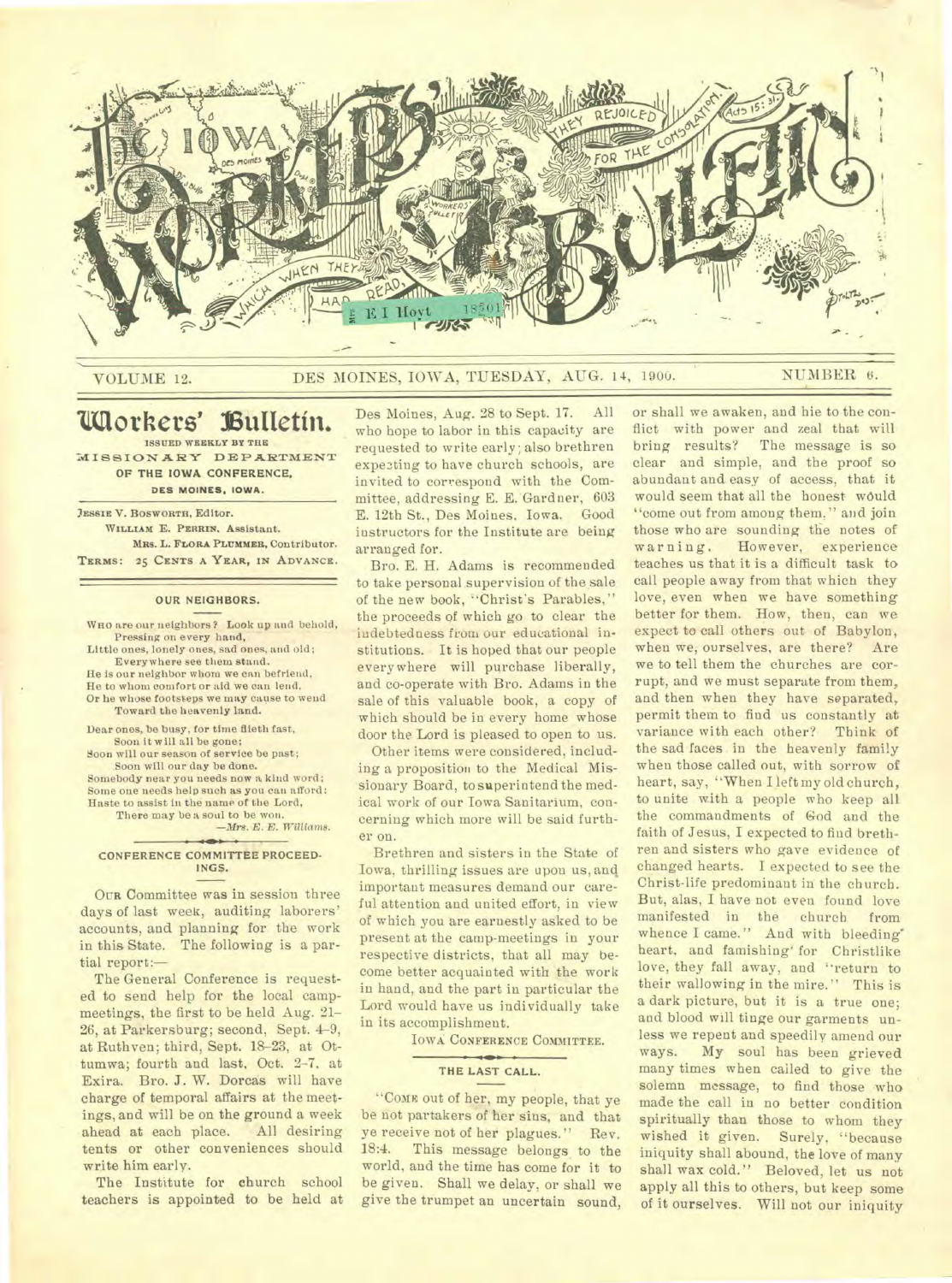cause others to fall, as really as did that of *older* Babylon? The Christ-life with us should be so real that when men come among us, it would draw<br>them to our blessed Master. But. them to our blessed Master. alas, it is not. What is the trouble? Has the message lost its regenerating power, or are we compelled to confess that *we*, while desiring others to receive it, have not accepted the power for ourselves?

While there was an Achan in Israel, God could not give the victory; and likewise he can not now crown his work with success while there are selfish, self-willed, and envious persons among us, who manifest their dispositions at Sabbath-school and church elections, etc., and thus cause others to offend. We must rise above these vanities before we can expect others to be attracted to the religion of which we. have a sample, and from which prospectus we are trying to induce them to take the whole book. Is it possible for us to persuade others to do right when we are not right? Then, let us rid ourselves of the spirit of self-exaltation possessed by James and John. and with the sin-condemned Apostle Paul, cry out, "Who shall deliver me from the body of this death?" The last notes of warning are fast sounding. and we must soon exchange our raiment, or we shall be found without the wedding garment on when the King comes in. "Wherefore, laying aside all malice, and all guile, and hypocrisies, and envies, and all evil speakings, as newborn babes, desire the sincere milk of the word, that ye may grow thereby." And as God lets his light shine upon us, let us walk in that light. Then, when others heed the gracious call, we can out of the fullness of regenerated life, welcome them to the fold, and tenderly watch over them as they that shall give account. If we are to sound the call in words, let us give the complement of the message in every act of our lives; and then the loud cry will begin and the gospel will be proclaimed with power. If we do not do this, God will by the straight testimony sift us out, and leave the work to others who will give it in all its fullness. The angel of mercy is even now folding his wings for flight. Where will we be when the work is finished, and the winds of strife blow? God grant that we shall now so relate ourselves to him, that in that day we may be among the sealed.

WM. GUTHRIE.

### FIELD REPORTS.

#### GRISWOLD.

WE have been in this place about five weeks. The attendance at no time has been large, and only a few have been steady listeners. However, the people seem friendly when we visit them at their homes or meet them on the street. Our average attendance has been about twenty. We have tried to the best of our ability to present the truth, and the Lord by his Spirit has come very near. It is a solemn thought that some of these dear souls are probably hearing the message for the last time. We do want to be faithful in doing the Lord's work. We have partly canvassed the Sabbath question, and are now presenting the nature of man. There are two or three persons for whom we have some hopes that they will accept the truth. We will continue here a week longer, when if the outlook is no brighter we will seek another field. We trust we have the prayers of the people of God.

*August 10.* G. A. LARSON.

E. G. OLSEN,

# VINTON.

ALTHOUGH we are a small company here, we are of good courage in the Lord. He comes very near in our meetings and Sabbath-school, and our hearts rejoice and our lips praise his name for blessings bestowed upon us. But we long for more power and grace to do better work for him. 0, that our light may so shine that it may indeed be a light to others, that will help them on the way to the kingdom of God.

M. P. STEWART.

### ROLAND.

IT is now about five weeks since we pitched our tent here. During this time we have presented many practical subjects and some of the special truths for our time. Besides, nearly every point of our faith was presented very forcibly, though briefly, by Eld. L. Johnson, in reply to an attack made upon us by the Lutheran minister. There were probably three hundred people present, who listened very attentively, and we know that a favorable impression was made upon many. We have been publicly spoken against three times, and now the enemy is doing all he can privately. There were none of our people living here, and the minister is censuring us very severely

for coming here without his permission. Many doors are closed against us, and but few will attend services.

The people's minds are taken up with eating and drinking, and the cares of this life, so that it is hard to get them to realize the necessity of searching the Word for themselves. But we are working in faith, believing that God has a few honest souls here who will take their stand for the truth. We desire the prayers of God's people.

N. C. BERGERSEN,

LEWIS JOHNSON.

### **MT. PLEASANT CHURCH SCHOOL.**

THE following persons were elected on the Mt. Pleasant School Board for the coming year: C. A. Washburn, C. W. Smouse, D. H. Smouse, J. Molgard, J. V. Vaughn. As a Board we are anxious that our school shall be all that the Lord would have it to be. We have about completed arrangements with Bro. T. 0. Raymond to take the principalship for the next school year. He furnishes good recommendations, having taught for five years in New York, and later spending seven years at Battle Creek, Mich., in connection with the College and Sanitarium. We would be glad to correspond with any who contemplate sending children to our school. Such should write to us at once, so that we can make arrangements accordingly. A letter written to any member of the Board will receive prompt attention. I might add that we are of the opinion that young children should be accompanied by their parents or guardians.

J. V. VAUGHN, *Sec.* 

### WAUKON.

ELD. H. NICOLA recently visited the Waukon church and held six meetings. Sunday, July 29, he baptized six persons, and they, with one who had been baptized in the church to which he belonged, united with us. Sabbath, August 4, the Lord came very near in our meeting, and we had a precious season together. To the Lord be all the praise.

### MRS. ROBERT DOUGLASS.

"THE farmer is attentive to the seasons; the fisherman watches the face of the sea; the shepherd leads his flocks into the green pastures; and no matter what may be one's secular calling, to it he gives his whole attention. Can a Christian do less, when his calling is not earthly, but heavenly; not temporal, but eternal?"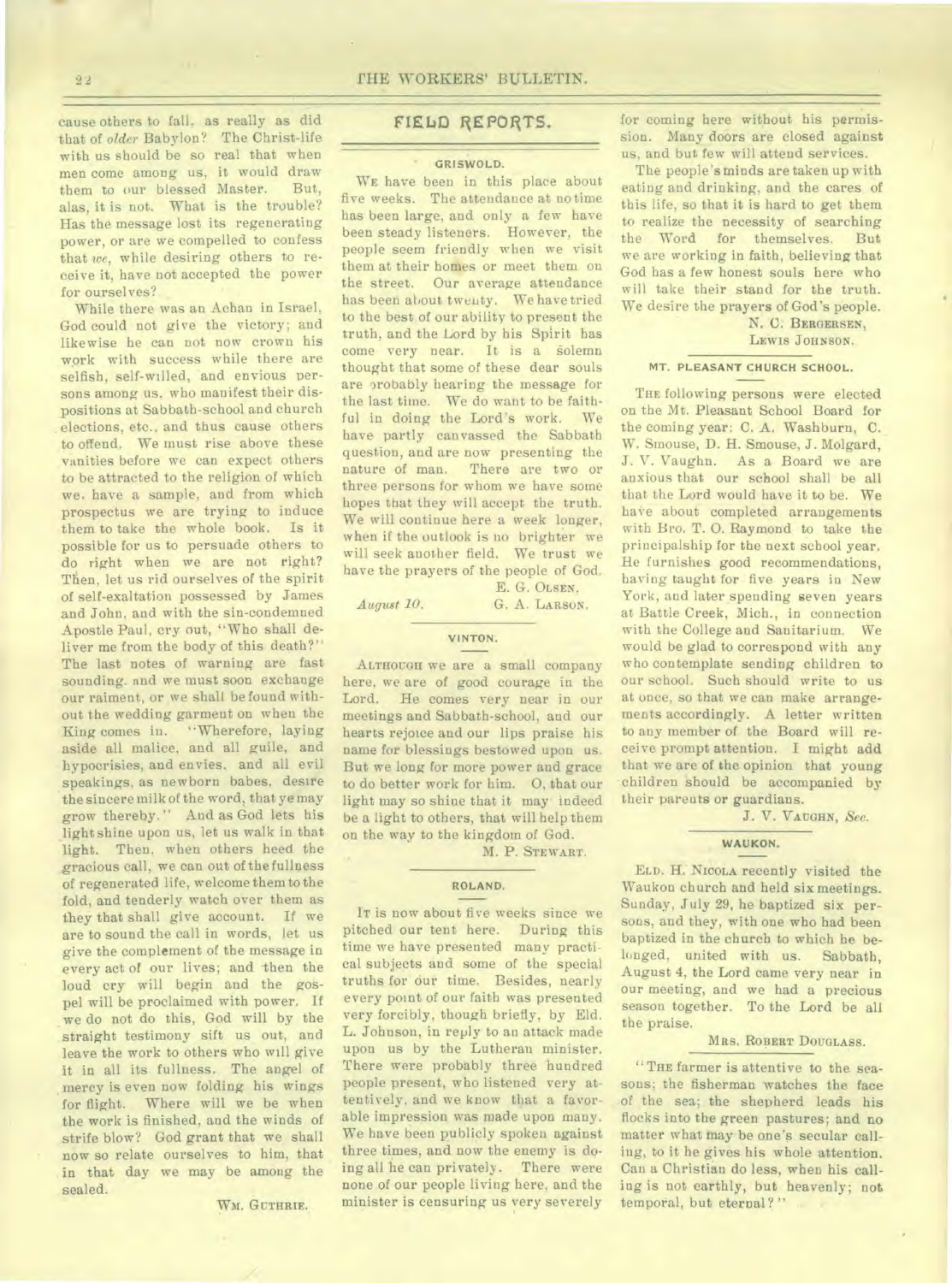### OBITUARY.

**BLOOM.-**Died, at the home of her daughter, at Colesburg, Iowa, August 1, 1900. Rebecca Bloom, wife of Jaeob Bloom, of Winthrop. Iowa.

The funeral services were held in the M. E. church at Winthrop, and a large concourse of people listened earnestly to the reading of scripture -on the Christian's hope of a resurrection to a better life. Sister Bloom was called suddenly, having been sick only a few hours. May this be a lesson to all, teaching us .to be ready, not delaying for more favorable opportunities. To-day is the day of salvation. Her loved ones mourn not as others who have no hope. WM. GUTHRIE.

## THE BOOK WORK.

#### **ANSWERS TO OBJECTIONS TO THE CAN-VASSING WORK.**

THE following objections to the canvassing work, with scriptural answers, were arranged by Bro. V. 0. Cole, and published in the *Tennessee River Watchman.* May the study of them now, as they appear in the BULLETIN, encourage those already in the field, and induce others in our State, to enter.

1. It is the wrong time of the year. Say not ye, There are yet four months, and then cometh the harvest; behold, I say unto you, Lift up your eyes, and look ou the fields; for they are white already to harvest. Jno. 4:35.

2. There is plenty of time yet.

I must work the works of Him that sent me while it is day: the night cometh when no man can work. Jno. 9:4.

3. I can not make a living at it.

Go ye also into the vineyard, and whatsoever is right I will give you. Matt. 20:4.

4. I have a wife and family.

He that lo veth father or mother more than me is not worthy of me; and he that leveth son or daughter more than me is not worthy of me. Matt. 10:37.

5. I have a farm, stock, etc.

And they shall build the old wastes, they shall raise up the former desolations, and they shall repair the waste cities, the desolations of many generations. And strangers shall stand and feed your flocks, and the sons of the alien shall be your plowmen and your vinedressers. Isa. el:4,5.

6. I must have something to start with.

Provide neither gold, nor silver, nor brass in your purses, nor scrip for your journey; neither two coats, neither shoes, nor yet staves; for the workman is worthy of his meat. Matt. 10:9,10.

7. It is too hard work.

Come unto me all ye that labor and are heavy laden, and I will give you rest. Take my yoke upon you and learn of me, for I am meek and lowly in heart; and ye shall find rest unto your souls. For my yoke is easy, and my burden is light. Matt. 11:28-30.

8. I do not like the work.

And he that taketh not his cross and followeth after me, is not worthy of me. Matt, 10:38.

9. I shall be looked down upon.

1, even I, am he that comforteth you: who art thou, that thou shouldest be afraid of a man that shall die, and the son of man which shall be made as grass. Isa. 51:12.

10. I don't believe I am called.

And about the eleventh hour he went out and found others standing **idle, mad** saith unto them, Why stand ye here all the day idle? Matt. 20:6.

11. I am no talker.

And the Lord said unto him. Who hath made man's mouth, or who reaketh the dumb, or deaf, or the seeing, or the blind? have aot I, the Lord? Now therefore go, and I will be with thy mouth. and teach thee what thou shaltsay. Ex. 4:11,12. 12. I am too young.

Then said I, Ah, Lord God! behold, I can not speak; for I am **a** child. But the Lord said unto me, Say not, I am a child; for thou shall go to all that I shall send thee, and whatsoever I command thee thou shalt speak. Jer. 1:6,7.

13. I am too old.

Who satisfieth thy mouth with good things, so that thy youth is renewed like the eagle's? Ps. 103:5.

BRO. W. L. MANFULL visited the following places last week in the interests of the canvassing work: Chariton, Ladoga, New Market, and Clarinda.

| CANVASSING REPORT FOR WEEK END- |  |  |  |                       |  |  |  |
|---------------------------------|--|--|--|-----------------------|--|--|--|
| ING AUG. 3, 1900.               |  |  |  |                       |  |  |  |
|                                 |  |  |  | Hrs. Ord. Val. Helps. |  |  |  |

| THE COMING KING.                           |               |             |        |
|--------------------------------------------|---------------|-------------|--------|
| Susan Haskell  23                          | $\mathbb{R}$  | \$ 8.00     | 8.75   |
| Nelle Schoberg18                           | $\frac{4}{3}$ | 4.00        | .75    |
| Arthur Rhoads 34                           | $3 -$         | 3.00        | .25    |
| Mrs. Arthur Rhoads32                       | 14            | 13.55       | .25    |
| Phebe Vosburg21                            | 12            | 12.00       | 1.50   |
| Cora M. Davis   12                         | $3 -$         | 3.00        | 1.75   |
| Mrs. C. E. Vosburg29                       | 20            | 20.00       | 4.50   |
| Christine Henricksen38                     | 22            | 22.00       | 1.50   |
| Karl Bauer 47                              |               | $7 \t 7.00$ | 2.25   |
| DESIRE OF AGES.                            |               |             |        |
| Pearl D. Bascom 30 3 \$14.75               |               |             | 82.75  |
| Coral U. Bascom19 3                        |               | 9.50        | .75    |
| Harriet C. Fuller 24 1 3.50                |               |             | .25    |
| DESIRE OF AGES AND COMING KING.            |               |             |        |
| Mary L. Haskell25 8 \$8.00 \$1.75          |               |             |        |
| Elbridge Adams  40 9 14.75 3.30            |               |             |        |
| PROPHECIES OF JESUS AND COMING KING.       |               |             |        |
| Henry Baetke  3 3 \$ 4.50 & 50             |               |             |        |
| COMING KING AND GREAT CONTROVERSY.         |               |             |        |
|                                            |               |             | \$2.50 |
| DANIEL AND THE REVELATION AND COMING KING. |               |             |        |
| Edward Everett22 1 \$1.00 \$1.05           |               |             |        |
| HERALDS OF THE MORNING.                    |               |             |        |
|                                            |               |             |        |
|                                            |               |             |        |
| PROPHECIES OF JESUS.                       |               |             |        |
| Lewis Hilliard 42 9 \$16.75 \$5.50         |               |             |        |
|                                            |               |             | 5.60   |
| DELIVERIES.                                |               |             |        |
| Books. Value. Helps. Lost.                 |               |             |        |
| Carrie Wallace 20 \$20.10 \$11.25 2        |               |             |        |
| Paul Curtis  1                             | 1.25          |             |        |
| Henry Baetke  1 1.75                       |               |             |        |
| Christine Henricksen 1 1.00<br>¥           |               |             |        |
| Mrs. Arthur Rhoads  4 3.55                 |               |             | 1      |
| Cora M. Davis  1                           | 1 00          |             |        |
| Mary L. Haskell  1                         | 1,00          |             |        |
|                                            |               |             |        |

#### SUMMARY,

| *Two weeks. |  |
|-------------|--|

# THE SABBATH-SCHOOL.

**CONDUCTED BY MRS. JESSIE** L. **ADAMS.** 

#### **AND WE?**

He paid in blood the price of sin; And we?-what have our love-gifts been, To prove we even try to win A single heart for Him?

He marked a pathway, fair and sweet, Where we may tread with earnest feet, The legends of his love repeat, Step daily nearer Him.

Have we, permitted so to tread, Following His footsteps on ahead. Clasped yet some feeble hand and led Another heart toward Him? *-George Mingle* in Christian Work.

### **A LETTER FROM THE SOUTH.**

*Dear Children:* I was intending to write you; but I am sure you will- be interested in the following letter which tells how the Lord is blessing the pennies you have sent, to the good of souls. The letter is from Sister Green, one of the colored sisters spoken of in the BULLETIN last week, to whom we furnished money to attend the camp-meet- ' ing, and it was written August 3, from Dudley, N. C. MOLLIE R. LONG.

*"Dear Sister Beaman:* I know that you must have been somewhat- disappointed when we failed to reach the camp-meeting. I was much disappointed, but now see that our work was here at the time that we had planned to be in Greensboro. I can see the hand of the dear Father in giving us the money, through Sister Long, for this field, and I praise him for using such weak, ignorant creatures as we in his vineyard. Please help my dear Estella to fix up the dress for that dear aged saint; and have little Arthur show you where she lives, so that you may comfort her with the Word. I tried to do this before I left, but found that I needed to be very still in order to hear the guiding voice of my Shepherd. Our people do n't seem to look after the aged as we should. The Lord is truly with us. It is simply wonderful to see the hand of the dear Master going before us, opening the closed doors, that the third angel's message may be given to my poor, benighted race. We have had all the time we wished for and used in the Methodist, Baptist, and Congregational churches, and that without present truth being opposed. I hope you were refreshed at the camp-meeting., Pray for us, that the Word may run and God be glorified, and souls brought to the light."